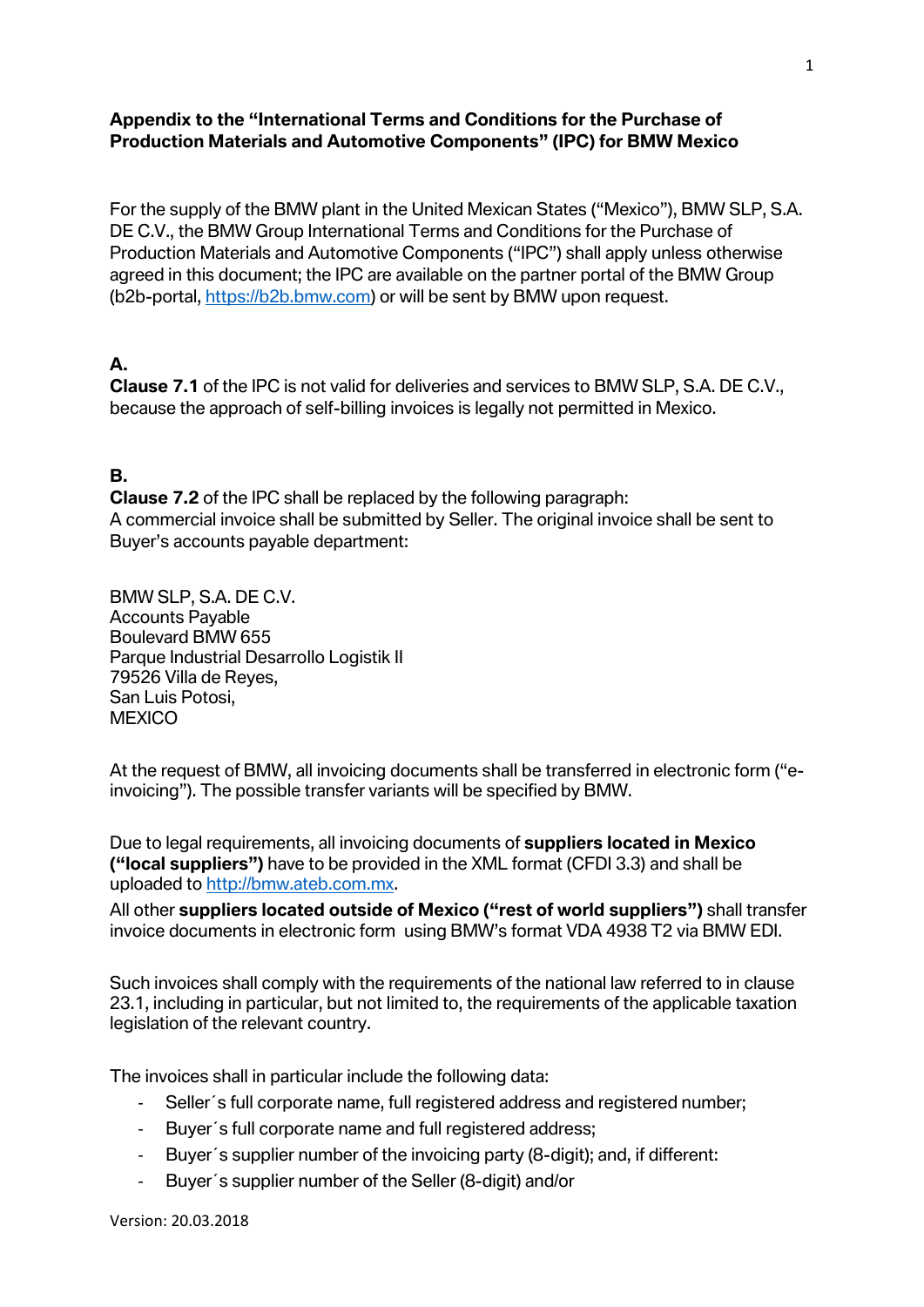- Buyer´s supplier number of the payee (8-digit);
- Origin of the goods;
- VAT rate and VAT amount, total charge excluding VAT;
- reference to tax exemptions;
- Charges split according to VAT-rates;
- Date of invoice;
- Running unique sequential invoice number;
- Specification (quantity with scale unit/type) of delivery or service rendered;
- In case of prepayments/advance payments: the date of receipt of remuneration;
- Any reduction of charges agreed in advance, if not already accounted for; lower VAT value has to be stated;
- Buyer´s Purchase Order number / Buyer´s Purchase Order modification number;
- Buyer´s item number
- Delivery note number indicated by Seller;
- Date of delivery of the Goods (explicitly stated on the invoice); delivery address / point of unloading;
- In case of re-delivery relating to prior delivery by Buyer: Delivery note number indicated by Buyer with respect to the said prior delivery;
- Value of consignment (price per item and total price);
- Price unit, currency unit;
- In case of national deliveries within Mexico:
	- o Buyer's RFC
	- o Seller's RFC
	- $\circ$  UUID of the invoice
- In case Seller is located within the European Union: VAT identification number of Seller
- Price of packaging (per unit of Goods);
- Number of packages, weight (gross/net).

For all mandatory data necessary to ensure an automated incoming invoice processing at BMW, Seller has to use data provided on the Supplier Information Platform available at:

[https://b2b.bmw.com](https://b2b.bmw.com/) -> applications -> SLP – Info-Platform for Accounts Payable

Depending on the nature of different business cases, the invoices need to be issued separately (e.g. for direct material, investment goods, services...). Furthermore, for claims and for revaluation separate documents need to be created. Credit notes for claims need to include the material share as well as the additional costs – the necessary information is shown in the Supplier Information Platform within the B2B portal. The number of invoice line items is limited to a maximum defined in the Supplier Information Platform.

Additionally, all invoices issued by Seller under these Terms and Conditions shall comply with all applicable tax requirements under the laws of Mexico.

Invoices which fail to meet the requirements of this provision may be rejected by Buyer. Seller will be notified and costs arising therefrom will be passed on to Seller. In that event the term allowed for payment shall begin on the day of receipt of the new, due and proper invoice, which meets the requirements of this provision.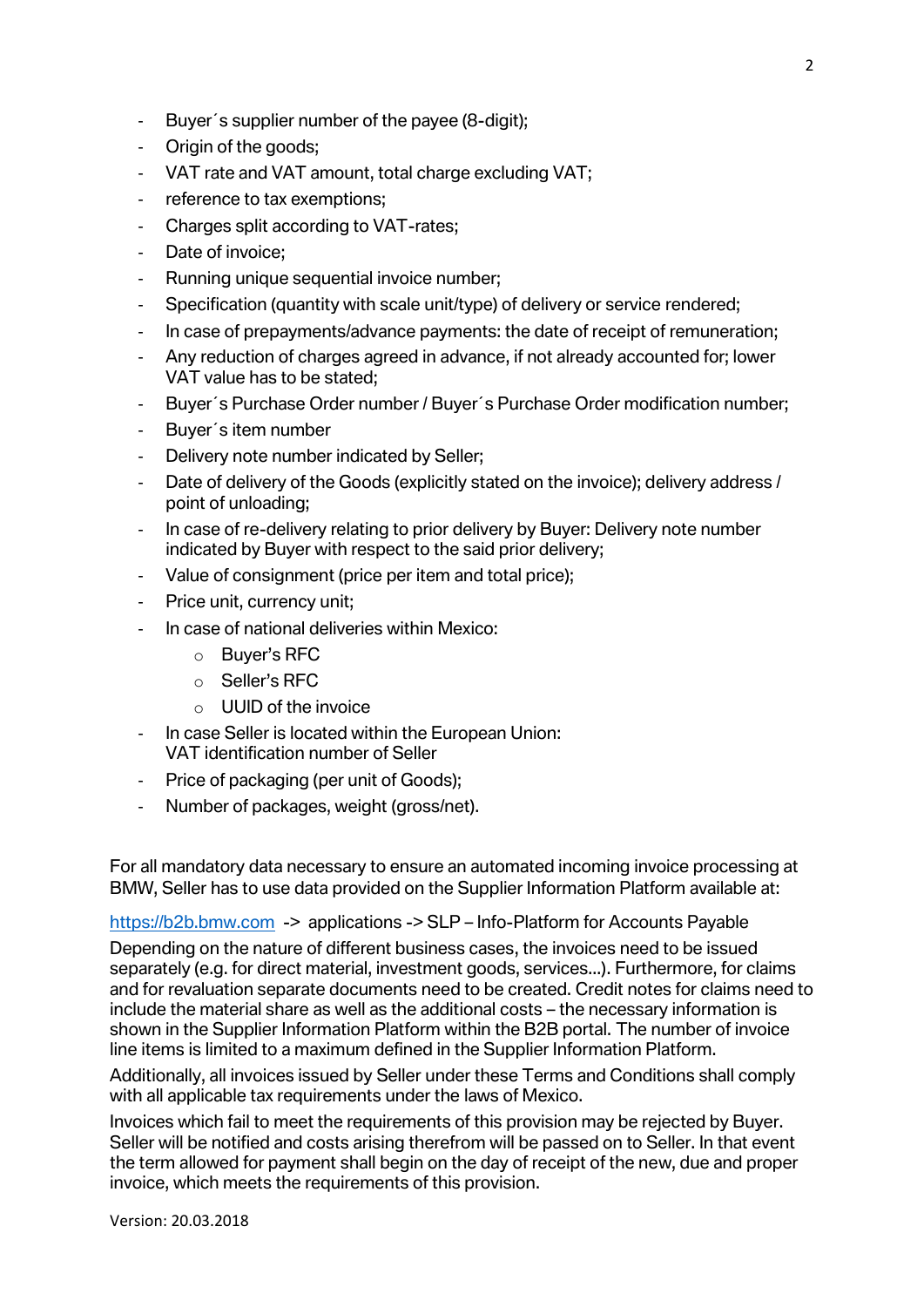#### **C. Clause 7.4 a)** IPC shall not apply.

#### **D. New clause 7.12** IPC

If withholding tax falls due on the amounts to be paid by Buyer to Seller, the withholding tax shall be withheld by Buyer in accordance with the applicable law and regulations in effect and paid to the relevant tax authority for Seller's account.

Upon request of Seller and in compliance with applicable law and regulations, Buyer shall provide Seller with a valid tax certificate or tax official document evidencing payment of withholding taxes on behalf of Seller.

If an applicable double taxation treaty or another regulation or law provides for a reduction or exemption from withholding tax deduction, Buyer shall only withhold the reduced amount or apply the exemption if Seller has provided Buyer with a valid tax exemption certificate at least 20 banking days before the payment date. Otherwise Buyer shall deduct and withhold the withholding taxes from the amounts due, which must be paid to the relevant tax authority to comply with the tax laws and regulations applicable and in effect. Seller shall meet all its certification, information and documentation obligations and other duties required for the application of reduced tax rates or exemptions under the applicable double taxation as well as the applicable laws and regulations.

# **E.**

**Clause 11.8** IPC shall be supplemented as follows:

Buyer may only claim liquidated damages pursuant to clause 11.8 if the unlawful restraint of competition has been established by a final decision of a competent authority or court. For the purposes of possible actions for damages (irrespective of their legal grounds) Seller shall be bound by that decision.

## **F.**

#### **New clause 11.9** IPC:

Seller and Buyer are independent contracting parties and nothing in the purchase order or in this terms and conditions will make either party the employee, agent or legal representative of the other for any purpose. The purchase order and/or the terms and conditions do not grant either party any authority to assume or to create any obligation on behalf of or in the name of the other. Seller will be solely responsible for all employment and income taxes, insurance premiums, charges, liabilities and other expenses it incurs in connection with its performance of the purchase order and/or terms and conditions, except as expressly provided in a written agreement signed by Buyer. All employees and agents of Seller or its respective contractors are employees or agents solely of Seller or Seller's contractors, and not of Buyer, and are not entitled to employee benefits or other rights accorded to Buyer's employees. Buyer is not responsible for any obligation with respect to employees or agents of Seller or its contractors and therefore Seller agrees to hold Buyer, its shareholders/partners, affiliates, directors, managers, officers, employees and advisors, free and harmless from any law suits or claims filed against Buyer in connection with compliance of such obligations of Seller.